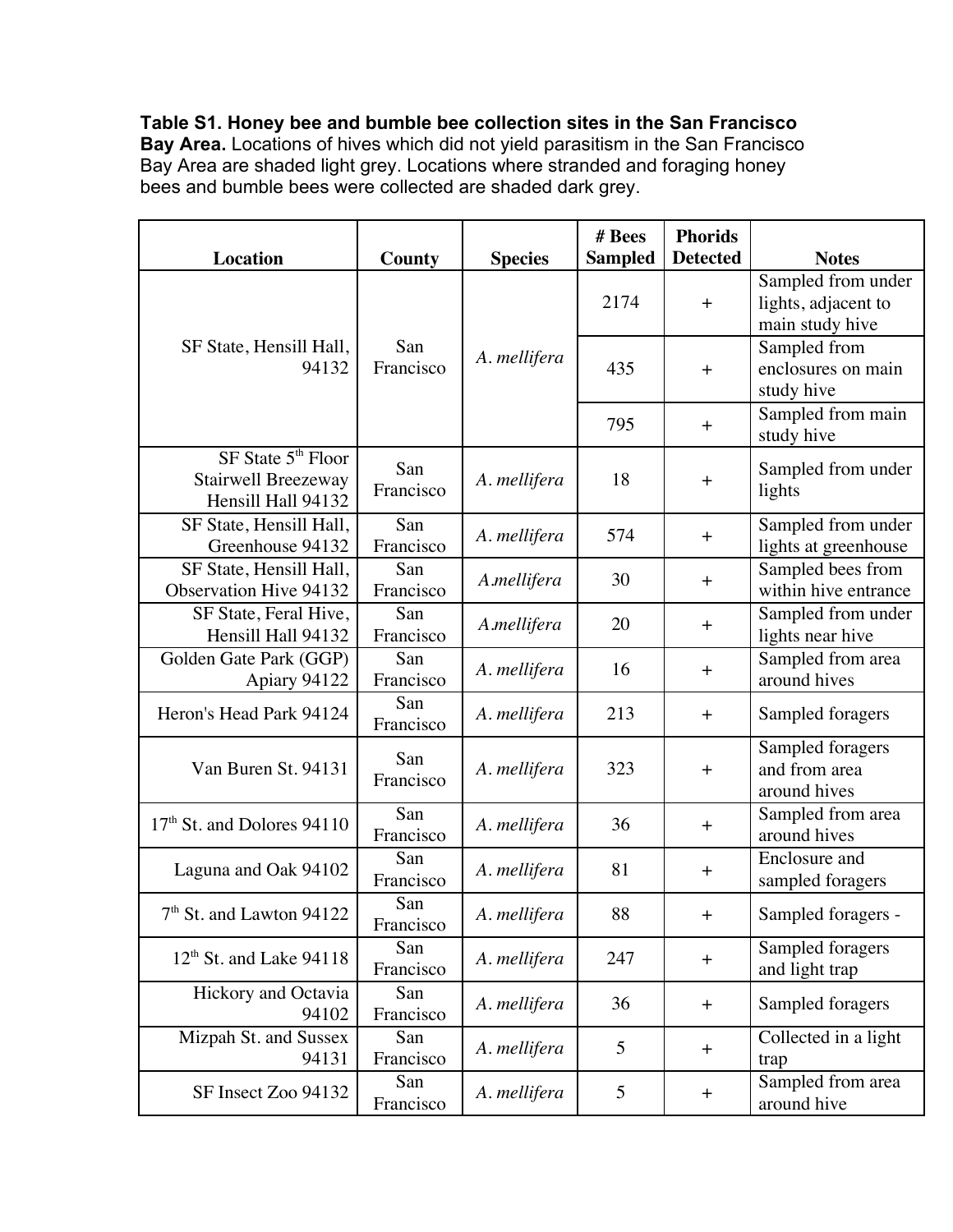| El Sobrante, CA 94803                      | Contra<br>Costa  | A. mellifera | 288 | $+$       | Sampled foragers<br>and from area<br>around hives |
|--------------------------------------------|------------------|--------------|-----|-----------|---------------------------------------------------|
| Walnut Creek, CA 94595                     | Contra<br>Costa  | A. mellifera | 326 | $+$       | Sampled foragers<br>and from area<br>around hives |
| Mill Valley, CA 94941                      | Marin            | A. mellifera | 414 | $+$       | Sampled foragers<br>and from area<br>around hives |
| Orinda, CA 94563                           | Contra<br>Costa  | A. mellifera | 340 | $+$       | Sampled foragers<br>and from area<br>around hives |
| Rio Vista, CA 94571                        | Solano           | A. mellifera | 248 | $+$       | Sampled foragers                                  |
| Pleasant Hill, CA 94523                    | Contra<br>Costa  | A. mellifera | 196 | $\pm$     | Sampled foragers                                  |
| Oakland, CA 94601                          | Alameda          | A. mellifera | 254 | $+$       | Sampled foragers<br>and from area<br>around hives |
| Oakland, CA 94602                          | Alameda          | A. mellifera | 295 | $\ddot{}$ | Sampled foragers<br>and from area<br>around hives |
| Concord, CA 94519                          | Contra<br>Costa  | A. mellifera | 185 | $+$       | Sampled foragers<br>and from area<br>around hives |
| Martinez, CA 94553                         | Contra<br>Costa  | A. mellifera | 344 | $+$       | Sampled foragers<br>and from area<br>around hives |
| 26 <sup>th</sup> St. and Douglass<br>94114 | San<br>Francisco | A. mellifera | 61  |           | Sampled foragers<br>and from area<br>around hives |
| Bryant and 26 <sup>th</sup> St. 94110      | San<br>Francisco | A. mellifera | 73  |           | Sampled foragers<br>and from area<br>around hives |
| Islais Creek Park 94124                    | San<br>Francisco | A. mellifera | 71  |           | Sampled foragers<br>and from area<br>around hives |
| Alamo, CA 94507                            | Contra<br>Costa  | A. mellifera | 78  |           | Sampled foragers<br>and from area<br>around hives |
| San Ramon, CA 94583                        | Contra<br>Costa  | A. mellifera | 56  |           | Samples from area<br>around hives                 |
| San Jose, CA 95127                         | Santa Clara      | A. mellifera | 480 |           | Sampled foragers                                  |
| Antioch, CA 94509                          | Contra<br>Costa  | A. mellifera | 41  |           | Sampled foragers<br>and from area<br>around hives |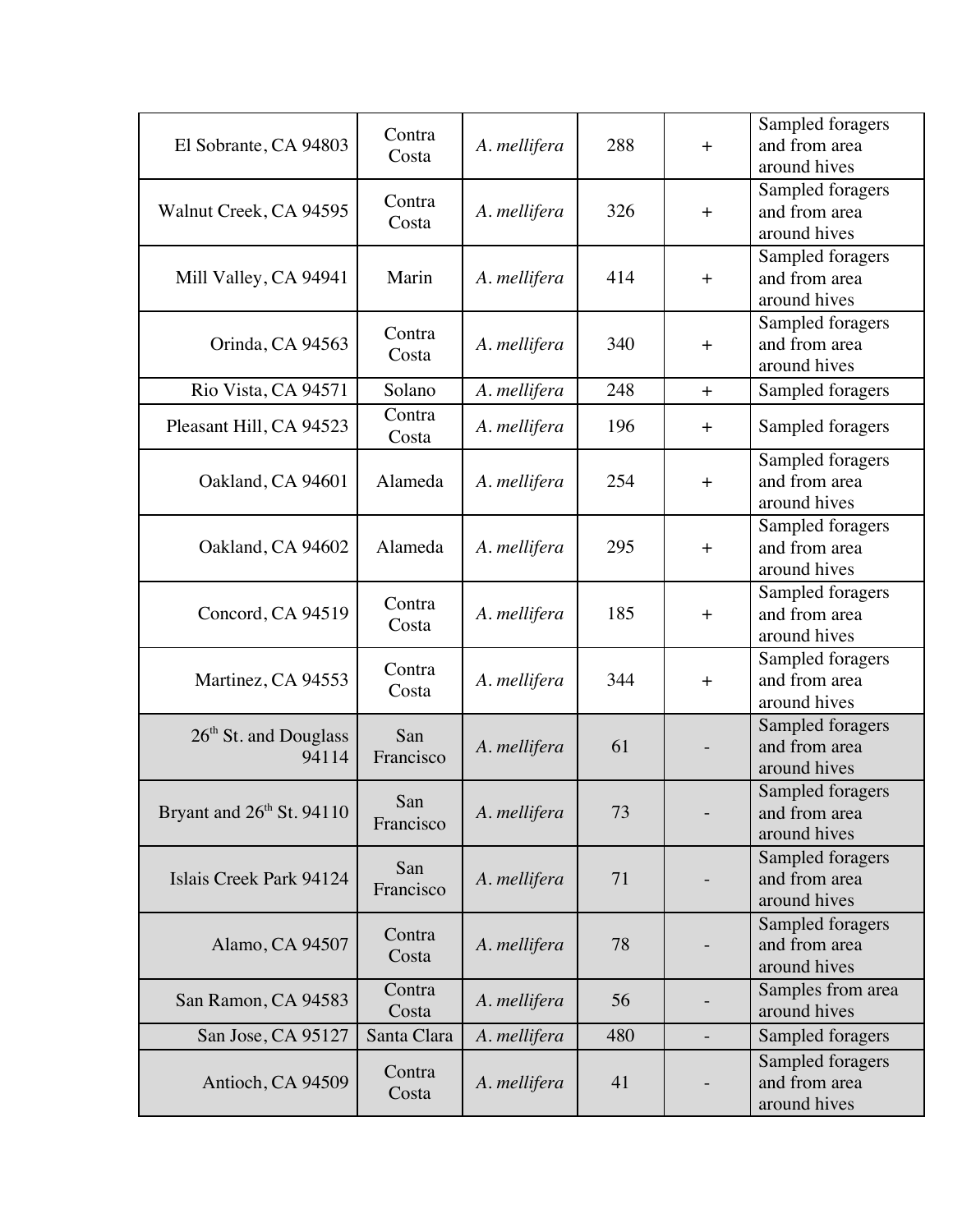| McLaren Park 94134                            | San<br>Francisco | A. mellifera                  | 28             | $+$   | Sampled foragers                 |
|-----------------------------------------------|------------------|-------------------------------|----------------|-------|----------------------------------|
| Clarendon St. 94131                           | San<br>Francisco | A. mellifera                  | 19             | $\pm$ | Discovered stranded<br>on ground |
| JFK Drive (GGP) 94122                         | San<br>Francisco | A. mellifera                  | $\mathbf{1}$   | $+$   | Discovered stranded<br>on ground |
| Sutro Tower 94131                             | San<br>Francisco | A. mellifera                  | $\overline{2}$ | $\pm$ | Discovered stranded<br>on ground |
| SF State, Hensill Hall<br>Greenhouse 94132    | San<br>Francisco | <b>Bombus</b><br>vosnesenskii | $\overline{4}$ | $+$   | Sampled foragers                 |
| 19 <sup>th</sup> Ave. and Vicente<br>94116    | San<br>Francisco | <b>Bombus</b><br>vosnesenskii | 45             | $\pm$ | Sampled foragers                 |
| Lake Merced 94132                             | San<br>Francisco | <b>Bombus</b><br>vosnesenskii | 47             | $+$   | Sampled foragers                 |
| 14 <sup>th</sup> Ave. and Balboa<br>94118     | San<br>Francisco | <b>Bombus</b><br>vosnesenskii | 10             | $+$   | Sampled foragers                 |
| McLaren Park 94134                            | San<br>Francisco | <b>Bombus</b><br>vosnesenskii | 19             | $\pm$ | Sampled foragers                 |
| Mizpah St. and Sussex<br>94131                | San<br>Francisco | <b>Bombus</b><br>vosnesenskii | 1              | $+$   | Sampled foragers                 |
| Quintara St. and Cragmont<br>94116            | San<br>Francisco | A. mellifera                  | $\mathbf{1}$   |       | Discovered stranded<br>on ground |
| Glen Canyon Park 94131                        | San<br>Francisco | A. mellifera                  | 5              |       | Discovered stranded<br>on ground |
| $12th$ St. and Fulton 94118                   | San<br>Francisco | A. mellifera                  | $\mathbf{1}$   |       | Discovered stranded<br>on ground |
| Glen Canyon Park 94131                        | San<br>Francisco | <b>Bombus</b><br>vosnesenskii | $\overline{2}$ |       | Sampled foragers                 |
| 8 <sup>th</sup> Ave. and Lake 94118           | San<br>Francisco | <b>Bombus</b><br>vosnesenskii | 18             |       | Sampled foragers                 |
| California Academy of<br>Sciences (GGP) 94118 | San<br>Francisco | <b>Bombus</b><br>vosnesenskii | 29             |       | Sampled foragers                 |
| Carl St. and Arguello<br>94122                | San<br>Francisco | <b>Bombus</b><br>vosnesenskii | 1              |       | Sampled foragers                 |
| 17 <sup>th</sup> Ave. and Stanyan<br>94117    | San<br>Francisco | <b>Bombus</b><br>vosnesenskii | 1              |       | Sampled foragers                 |
| 8 <sup>th</sup> Ave. and Lake 94118           | San<br>Francisco | <b>Bombus</b><br>melanopygus  | 8              | $+$   | Sampled foragers                 |
| California Academy of<br>Sciences (GGP) 94118 | San<br>Francisco | <b>Bombus</b><br>melanopygus  | 3              |       | Sampled foragers                 |